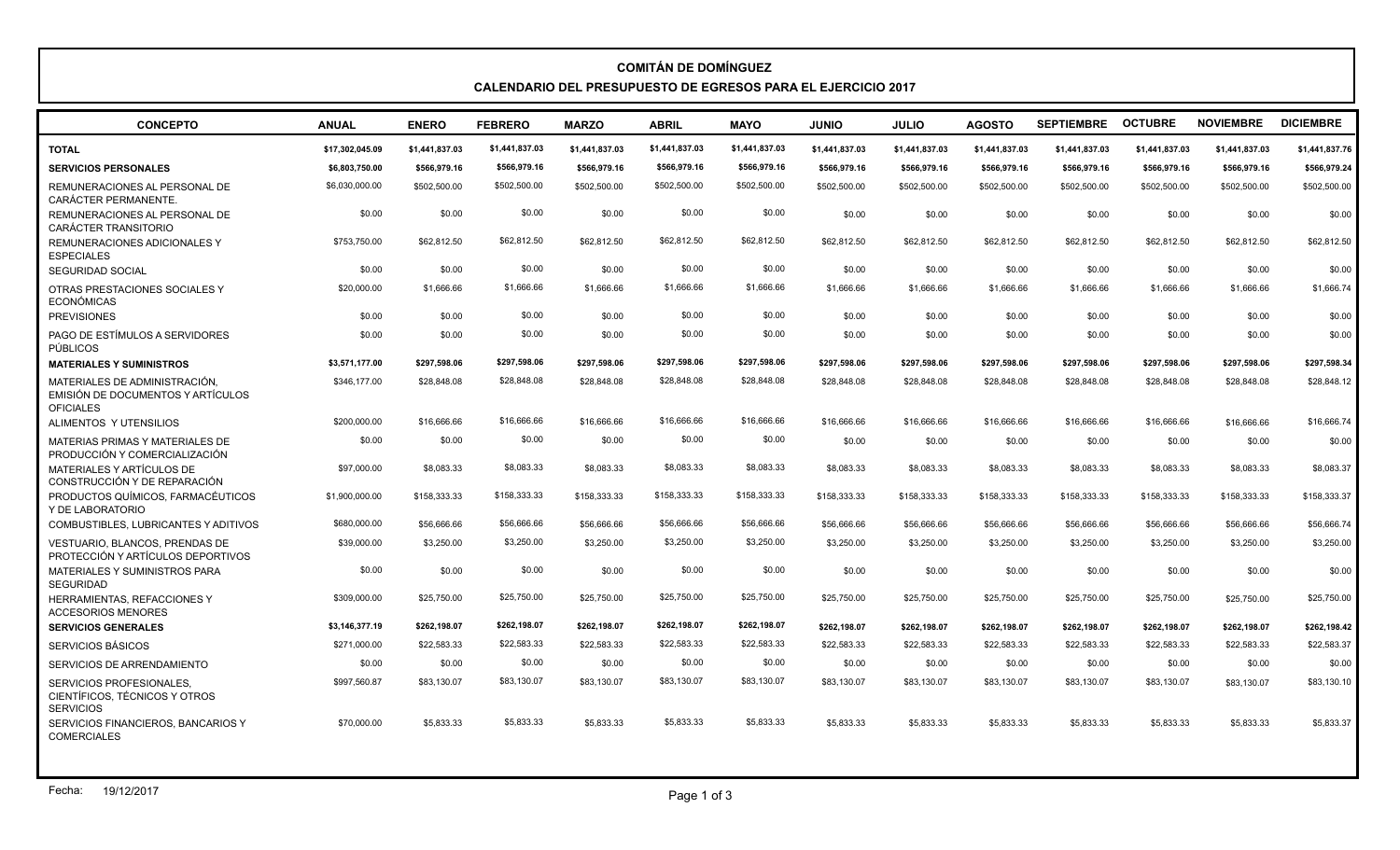## **COMITÁN DE DOMÍNGUEZ CALENDARIO DEL PRESUPUESTO DE EGRESOS PARA EL EJERCICIO 2017**

| <b>CONCEPTO</b>                                                          | <b>ANUAL</b>   | <b>ENERO</b> | <b>FEBRERO</b> | <b>MARZO</b> | <b>ABRIL</b> | <b>MAYO</b>  | <b>JUNIO</b> | <b>JULIO</b> | <b>AGOSTO</b> | <b>SEPTIEMBRE</b> | <b>OCTUBRE</b> | <b>NOVIEMBRE</b> | <b>DICIEMBRE</b> |
|--------------------------------------------------------------------------|----------------|--------------|----------------|--------------|--------------|--------------|--------------|--------------|---------------|-------------------|----------------|------------------|------------------|
| SERVICIOS DE INSTALACIÓN.<br>REPARACIÓN. MANTENIMIENTO Y<br>CONSERVACIÓN | \$465,000.00   | \$38,750.00  | \$38,750.00    | \$38,750.00  | \$38,750.00  | \$38,750.00  | \$38,750.00  | \$38,750.00  | \$38,750.00   | \$38,750.00       | \$38,750.00    | \$38,750.00      | \$38,750.00      |
| SERVICIOS DE COMUNICACIÓN SOCIAL Y<br>PUBLICIDAD                         | \$164,000.00   | \$13,666.66  | \$13,666.66    | \$13,666.66  | \$13,666.66  | \$13,666.66  | \$13,666.66  | \$13,666.66  | \$13,666.66   | \$13,666.66       | \$13,666.66    | \$13,666.66      | \$13,666.74      |
| SERVICIOS DE TRASLADO Y VIÁTICOS                                         | \$638,816.32   | \$53,234.69  | \$53,234.69    | \$53,234.69  | \$53,234.69  | \$53,234.69  | \$53,234.69  | \$53,234.69  | \$53,234.69   | \$53,234.69       | \$53,234.69    | \$53,234.69      | \$53,234.73      |
| SERVICIOS OFICIALES                                                      | \$500,000.00   | \$41,666.66  | \$41,666.66    | \$41,666.66  | \$41,666.66  | \$41,666.66  | \$41,666.66  | \$41,666.66  | \$41,666.66   | \$41,666.66       | \$41,666.66    | \$41,666.66      | \$41,666.74      |
| OTROS SERVICIOS GENERALES                                                | \$40,000.00    | \$3,333.33   | \$3,333.33     | \$3,333.33   | \$3,333.33   | \$3,333.33   | \$3,333.33   | \$3,333.33   | \$3,333.33    | \$3,333.33        | \$3,333.33     | \$3,333.33       | \$3,333.37       |
| TRANSFERENCIAS, ASIGNACIONES,<br><b>SUBSIDIOS Y OTRAS AYUDAS</b>         | \$3,780,740.90 | \$315,061.74 | \$315,061.74   | \$315,061.74 | \$315,061.74 | \$315,061.74 | \$315,061.74 | \$315,061.74 | \$315,061.74  | \$315,061.74      | \$315,061.74   | \$315,061.74     | \$315,061.76     |
| <b>TRANSFERENCIAS INTERNAS Y</b><br>ASIGNACIONES AL SECTOR PÚBLICO       | \$0.00         | \$0.00       | \$0.00         | \$0.00       | \$0.00       | \$0.00       | \$0.00       | \$0.00       | \$0.00        | \$0.00            | \$0.00         | \$0.00           | \$0.00           |
| SUBSIDIOS Y SUBVENCIONES                                                 | \$0.00         | \$0.00       | \$0.00         | \$0.00       | \$0.00       | \$0.00       | \$0.00       | \$0.00       | \$0.00        | \$0.00            | \$0.00         | \$0.00           | \$0.00           |
| <b>AYUDAS SOCIALES</b>                                                   | \$3,780,740.90 | \$315,061.74 | \$315,061.74   | \$315,061.74 | \$315,061.74 | \$315,061.74 | \$315,061.74 | \$315,061.74 | \$315,061.74  | \$315,061.74      | \$315,061.74   | \$315,061.74     | \$315,061.76     |
| PENSIONES Y JUBILACIONES                                                 | \$0.00         | \$0.00       | \$0.00         | \$0.00       | \$0.00       | \$0.00       | \$0.00       | \$0.00       | \$0.00        | \$0.00            | \$0.00         | \$0.00           | \$0.00           |
| <b>DONATIVOS</b>                                                         | \$0.00         | \$0.00       | \$0.00         | \$0.00       | \$0.00       | \$0.00       | \$0.00       | \$0.00       | \$0.00        | \$0.00            | \$0.00         | \$0.00           | \$0.00           |
| <b>BIENES MUEBLES, INMUEBLES E</b><br><b>INTANGIBLES</b>                 | \$0.00         | \$0.00       | \$0.00         | \$0.00       | \$0.00       | \$0.00       | \$0.00       | \$0.00       | \$0.00        | \$0.00            | \$0.00         | \$0.00           | \$0.00           |
| MOBILIARIO Y EQUIPO DE<br>ADMINISTRACIÓN                                 | \$0.00         | \$0.00       | \$0.00         | \$0.00       | \$0.00       | \$0.00       | \$0.00       | \$0.00       | \$0.00        | \$0.00            | \$0.00         | \$0.00           | \$0.00           |
| MOBILIARIO Y EQUIPO EDUCACIONAL Y<br><b>RECREATIVO</b>                   | \$0.00         | \$0.00       | \$0.00         | \$0.00       | \$0.00       | \$0.00       | \$0.00       | \$0.00       | \$0.00        | \$0.00            | \$0.00         | \$0.00           | \$0.00           |
| EQUIPO E INSTRUMENTAL MÉDICO Y DE<br><b>LABORATORIO</b>                  | \$0.00         | \$0.00       | \$0.00         | \$0.00       | \$0.00       | \$0.00       | \$0.00       | \$0.00       | \$0.00        | \$0.00            | \$0.00         | \$0.00           | \$0.00           |
| VEHÍCULOS Y EQUIPO DE TRANSPORTE                                         | \$0.00         | \$0.00       | \$0.00         | \$0.00       | \$0.00       | \$0.00       | \$0.00       | \$0.00       | \$0.00        | \$0.00            | \$0.00         | \$0.00           | \$0.00           |
| MAQUINARIA, OTROS EQUIPOS Y<br><b>HERRAMIENTAS</b>                       | \$0.00         | \$0.00       | \$0.00         | \$0.00       | \$0.00       | \$0.00       | \$0.00       | \$0.00       | \$0.00        | \$0.00            | \$0.00         | \$0.00           | \$0.00           |
| <b>ACTIVOS BIOLÓGICOS</b>                                                | \$0.00         | \$0.00       | \$0.00         | \$0.00       | \$0.00       | \$0.00       | \$0.00       | \$0.00       | \$0.00        | \$0.00            | \$0.00         | \$0.00           | \$0.00           |
| <b>BIENES INMUEBLES</b>                                                  | \$0.00         | \$0.00       | \$0.00         | \$0.00       | \$0.00       | \$0.00       | \$0.00       | \$0.00       | \$0.00        | \$0.00            | \$0.00         | \$0.00           | \$0.00           |
| <b>ACTIVOS INTANGIBLES</b>                                               | \$0.00         | \$0.00       | \$0.00         | \$0.00       | \$0.00       | \$0.00       | \$0.00       | \$0.00       | \$0.00        | \$0.00            | \$0.00         | \$0.00           | \$0.00           |
| <b>INVERSIÓN PÚBLICA</b>                                                 | \$0.00         | \$0.00       | \$0.00         | \$0.00       | \$0.00       | \$0.00       | \$0.00       | \$0.00       | \$0.00        | \$0.00            | \$0.00         | \$0.00           | \$0.00           |
| OBRA PÚBLICA EN BIENES DE DOMINIO<br>PÚBLICO                             | \$0.00         | \$0.00       | \$0.00         | \$0.00       | \$0.00       | \$0.00       | \$0.00       | \$0.00       | \$0.00        | \$0.00            | \$0.00         | \$0.00           | \$0.00           |
| OBRA PÚBLICA EN BIENES DE DOMINIO<br><b>PROPIO</b>                       | \$0.00         | \$0.00       | \$0.00         | \$0.00       | \$0.00       | \$0.00       | \$0.00       | \$0.00       | \$0.00        | \$0.00            | \$0.00         | \$0.00           | \$0.00           |
| PROYECTOS PRODUCTIVOS Y ACCIONES<br>DE FOMENTO                           | \$0.00         | \$0.00       | \$0.00         | \$0.00       | \$0.00       | \$0.00       | \$0.00       | \$0.00       | \$0.00        | \$0.00            | \$0.00         | \$0.00           | \$0.00           |
| <b>INVERSIONES FINANCIERAS Y OTRAS</b><br><b>PROVISIONES</b>             | \$0.00         | \$0.00       | \$0.00         | \$0.00       | \$0.00       | \$0.00       | \$0.00       | \$0.00       | \$0.00        | \$0.00            | \$0.00         | \$0.00           | \$0.00           |
| <b>INVERSIONES PARA EL FOMENTO DE</b><br><b>ACTIVIDADES PRODUCTIVAS</b>  | \$0.00         | \$0.00       | \$0.00         | \$0.00       | \$0.00       | \$0.00       | \$0.00       | \$0.00       | \$0.00        | \$0.00            | \$0.00         | \$0.00           | \$0.00           |